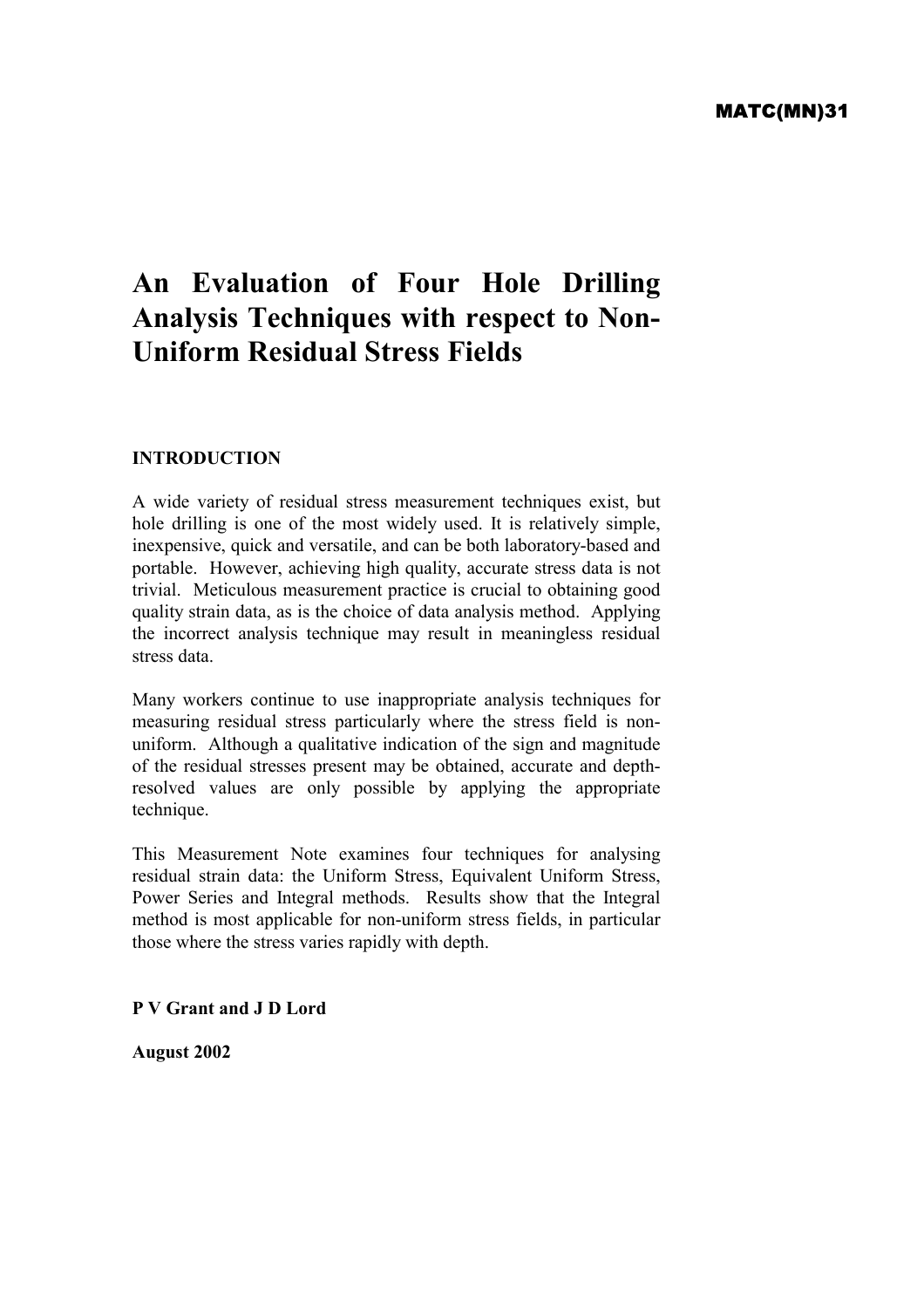#### **BACKGROUND**

The incremental hole drilling method is an accepted and widely used technique for measuring residual stresses. It is relatively simple, inexpensive, quick and versatile. A variety of laboratory-based and portable equipment is available (Figure 1), and the technique can be applied to a wide range of materials and components. The technique is often described as 'semi-destructive' as the volume of material removed is relatively small and can often be tolerated or adequately repaired.



**Figure 1 –Typical commercial hole drilling rigs (clockwise from top left: Vishay Measurements Group, HBM, HYTEC Inc., Stresscraft Ltd)**

The hole drilling principle was first proposed by Mathar in 1934 [1] and since that time, many researchers have further developed the technique, resulting in a standardized procedure ASTM E837 [2].

The basic hole drilling procedure involves drilling a small hole into the surface of a component at the centre of a special strain gauge rosette (Figure 2) and measuring the relieved strains. The residual stresses originally present at the hole location are then calculated from these strain values. Incremental hole drilling, which involves carrying out the drilling in a series of small steps, improves the versatility of the method and enables stress profiles and gradients to be measured.



**Figure 2 – Hole drilling into a special target strain gauge rosette (picture courtesy of Stresscraft)** 

The most common objective of hole drilling measurements is to evaluate in-plane residual stresses that can be assumed to be uniform with depth either from the surface of a thick specimen, or through the thickness of a thin specimen. ASTM E837 refers to these cases. However, in many practical cases, the residual stresses are not uniform with depth. For example, a shot-peened material has high compressive stresses close to the surface, with much smaller tensile stresses in the interior, and also weld residual stresses are highly non-uniform. In such cases, the assumption of uniform stress with depth may give a misleading solution.

A recent Round Robin exercise [3] demonstrated that many workers still routinely use inappropriate data analysis routines to calculate residual stresses in cases where the stress varies non-uniformly with depth. As a result of this exercise, a Measurement Good Practice Guide has recently been published [4] which provides both the inexperienced user and the expert with a practical guide to achieving better measurements. In this document, recommendations are presented related specifically to the implementation of appropriate data analysis techniques.

This Measurement Note compares four methods for calculating residual stresses from measured strain values. Commercial software has been used to analyse incremental residual strain data using three different methods [5]. These are the Uniform Stress, Power Series and Integral Method. A previous version of the software [6] analysed the data using the Uniform Stress and Equivalent Uniform Stress Method. Both pieces of software are used in this study.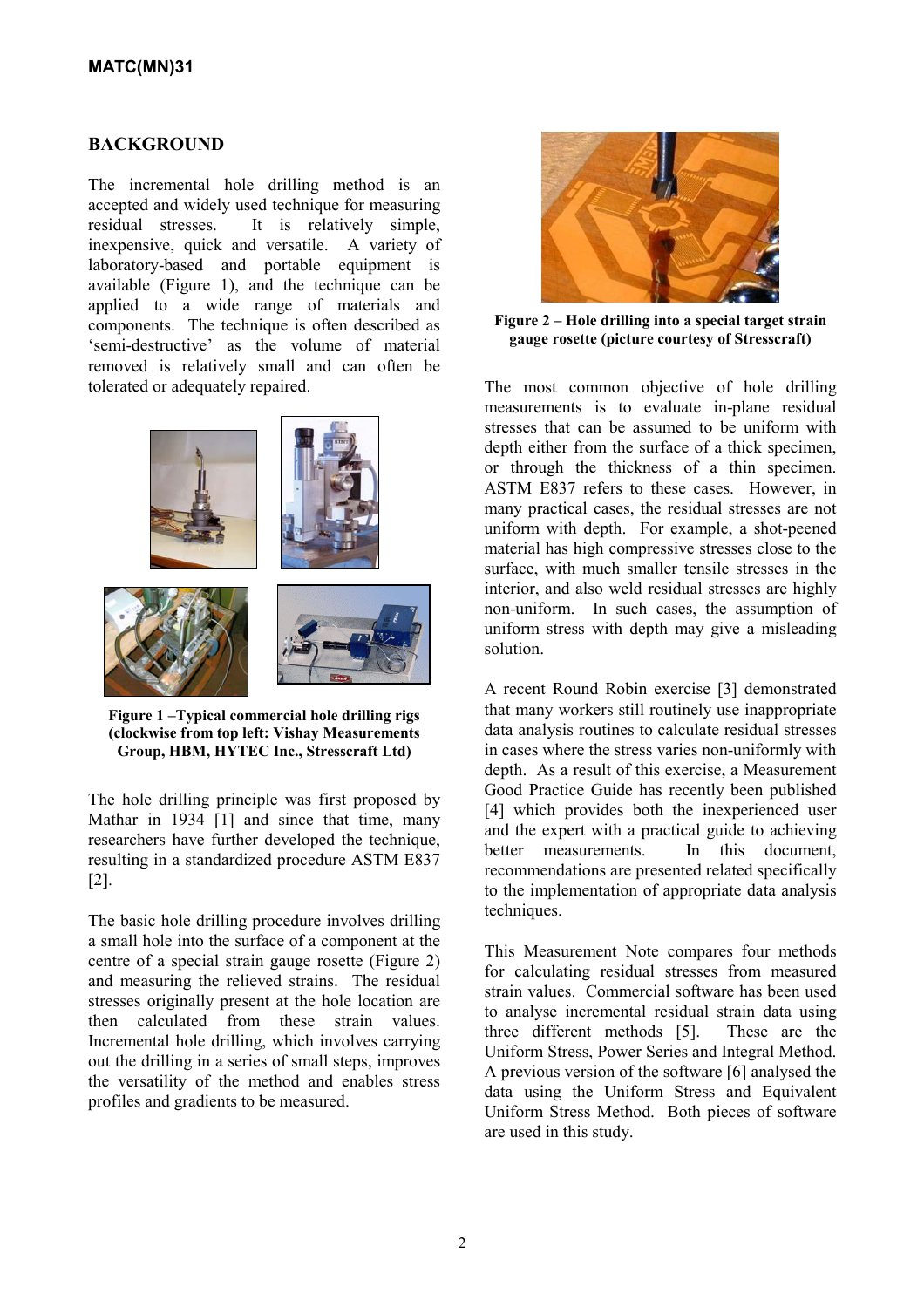## **ANALYSIS TECHNIQUES**

The four methods to be compared are as follows (notation in parentheses used in following graphs):

**Uniform Stress Method**  $(U)$  – This is the method specified in ASTM E837. It assumes that the residual stresses are *uniform* with depth from the specimen surface. Thus, the method has no spatial resolution. However, when the measured residual stresses are truly uniform, this is the method of choice because it is the least sensitive to the effects of experimental error.

**Equivalent Uniform Stress Method (EUS)** – This method of data analysis is described in the Measurements Group Technical Note MG TN 503-5 [7]. The *Equivalent Uniform Stress* is defined as that stress magnitude, which, if uniformly distributed through the thickness would produce the same total relieved strain, at any depth, as measured during hole drilling. If the residual stress varies with depth, the stresses at incremental depths do not represent the actual residual stress, but the *equivalent uniform* stress that would produce the same relieved strain at that depth. The results from this technique can be difficult to interpret but can provide qualitative information about the stress variation with depth. Also known as the *average stress* method, it is useful only when experimental calibration is available.

**Power Series Method (P)** – This technique was first proposed by Schajer in 1981 [8] as an approximate method of calculating non-uniform stress fields from incremental strain data. It provides a limited amount of spatial resolution by assuming that the residual stresses vary *linearly* with depth from the specimen surface. Finite element calculations are used to relate the 'removed stresses' to the measured strains by computing a series of coefficients corresponding to the strain responses measured during hole drilling. The method is more sensitive to the effects of experimental errors but is a good choice when the measured residual stresses vary smoothly with depth.

**Integral Method**  $(I)$  – In the integral method, the contributions of the total measured strain relaxations of the stresses at all depths are considered simultaneously [9]. This provides a separate evaluation of residual stress within each increment of depth. Thus, the spatial resolution is the highest of all the calculation methods and is the method of choice when measuring rapidly varying residual stresses. However, the sensitivity of the calculated stresses to small experimental errors is also the most severe. The problem rapidly deteriorates if an attempt is made to increase spatial resolution by using many small hole depth increments. In practice, five or six increments yield a satisfactory level of detail for many stress distributions. If this number is significantly increased, residual stresses between successive calculation increments are seen to oscillate about the true stress level. Any additional 'smoothing' of the strain data to reduce oscillation and permit the use of smaller stress calculation increments is unlikely to reveal a significant increase in the detail of the 'true' stress distribution.

Figure 3 shows a comparison of the results of four stress calculation methods for a non-uniform stress field [9]. The integral method gives a good stepped approximation to the actual stress variation with depth, and the power series method gives a close straight-line fit. The other methods give much less satisfactory results because they are essentially 'calibrated' using uniform stress field data.



**Figure 3 – Comparisons of the results from four stress calculation methods [9]**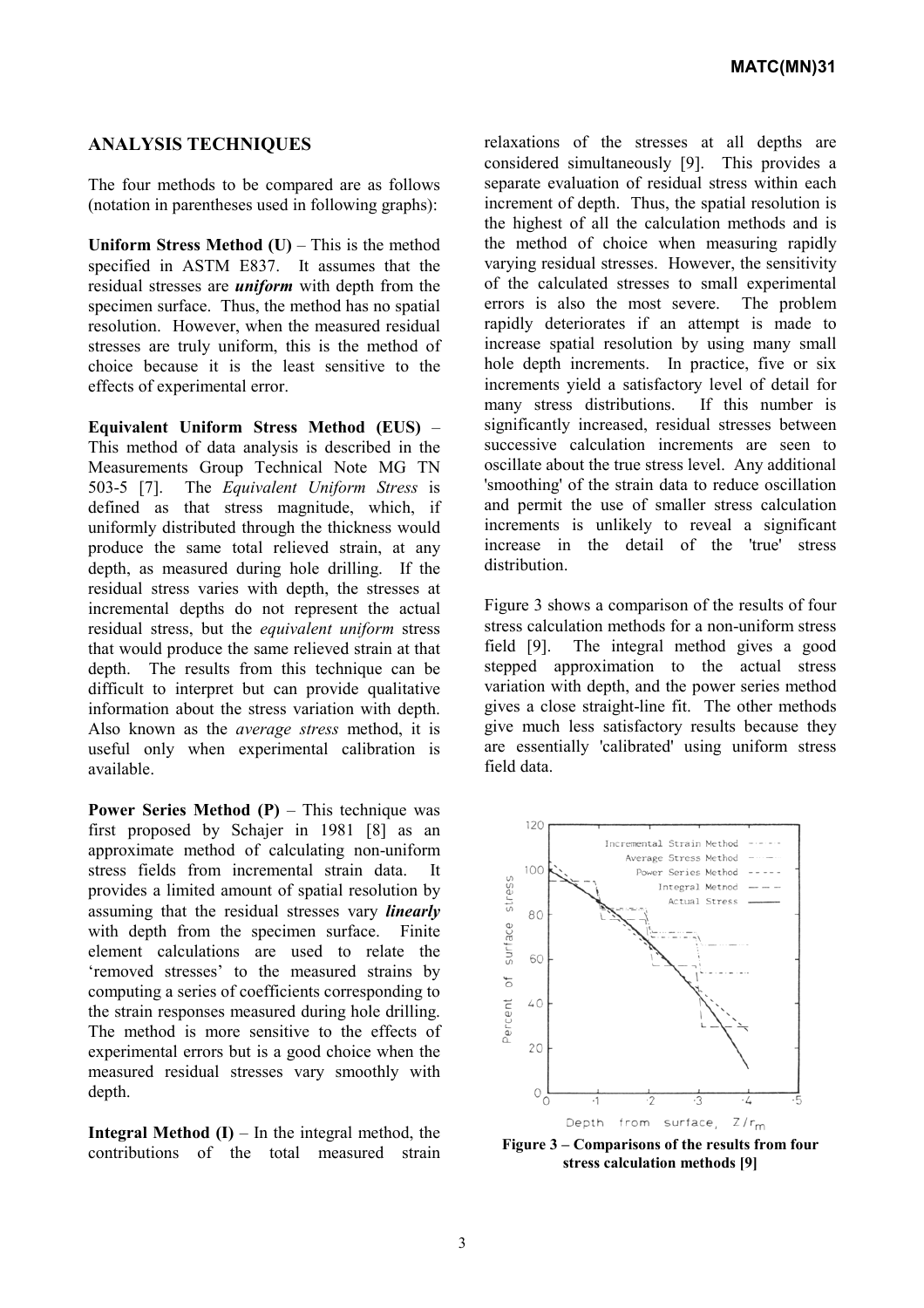## **TEST FOR NON-UNIFORMITY**

In general, the nature of the residual stresses is not known in advance of the measurement. Good engineering judgement combined with a knowledge of the stresses expected should be used to choose the most appropriate calculation method.

ASTM E 837 states that a test should be made to check that the residual stresses are uniform within the hole depth. This is extremely important, as the analysis becomes invalid for significantly nonuniform stress fields. The Standard outlines the graphical procedure for determining stress uniformity based on combination strains.

The following combination strains are initially calculated:

$$
p = \frac{(\varepsilon_3 + \varepsilon_1)}{2} \tag{1}
$$

$$
q = \frac{(\varepsilon_3 - \varepsilon_1)}{2} \tag{2}
$$

$$
t = \frac{(\varepsilon_3 + \varepsilon_1 - 2\varepsilon_2)}{2} \tag{3}
$$

where  $\varepsilon_1$ ,  $\varepsilon_2$ , and  $\varepsilon_3$  refer to the individual strain gauge readings at each hole depth.

Next, the numerically larger set of combination strains *q* or *t* is determined. Each set of combination strains *p* and the larger of *q* and *t* are then expressed as a percentage of their values when the hole depth =  $0.4D$  ( $D =$  diameter of the gauge circle). These percentage strains are plotted against normalized hole depth (hole depth/D). Data points that deviate by more than  $\pm 3\%$  from the curves presented in the standard indicate either substantial stress non-uniformity through the material thickness, or strain measurement errors. In either case, this indicates that analysing the data assuming a uniform stress distribution through the thickness will yield false results.

Figure 4 plots the normalised strain data in this way. The data points indicate the percentage values of the specified strains and the curves show the limits of the two largest computed combination strains (equations  $\{1\}$ - $\{3\}$ ). The example in Figure 4 shows a good comparison between the data points and the theoretical curves, validating the assumption of a uniform stress field.

This approach may be extended further by calculating the strain values for the theoretical case where the residual stresses are uniform with depth. These are compared with the measured data and any significant deviation once again indicates significant stress non-uniformity. In Figure 5 (same data as Figure 4) the dashed and solid lines closely coincide confirming stress uniformity with depth.



**Figure 4 – Typical "Normalised Data" window** 



**Figure 5 – Typical "Measured Strain" window** 

#### **UNIFORM STRESS FIELDS**

Figures 4 and 5 use the strain data measured by Rendler and Vigness [10], presented in Table 1.

The strain data was measured on a cold-rolled steel specimen with a hole diameter of 1.59mm. The test specimen had been subjected to an applied tensile stress that was uniform throughout the cross-sectional area of the sample.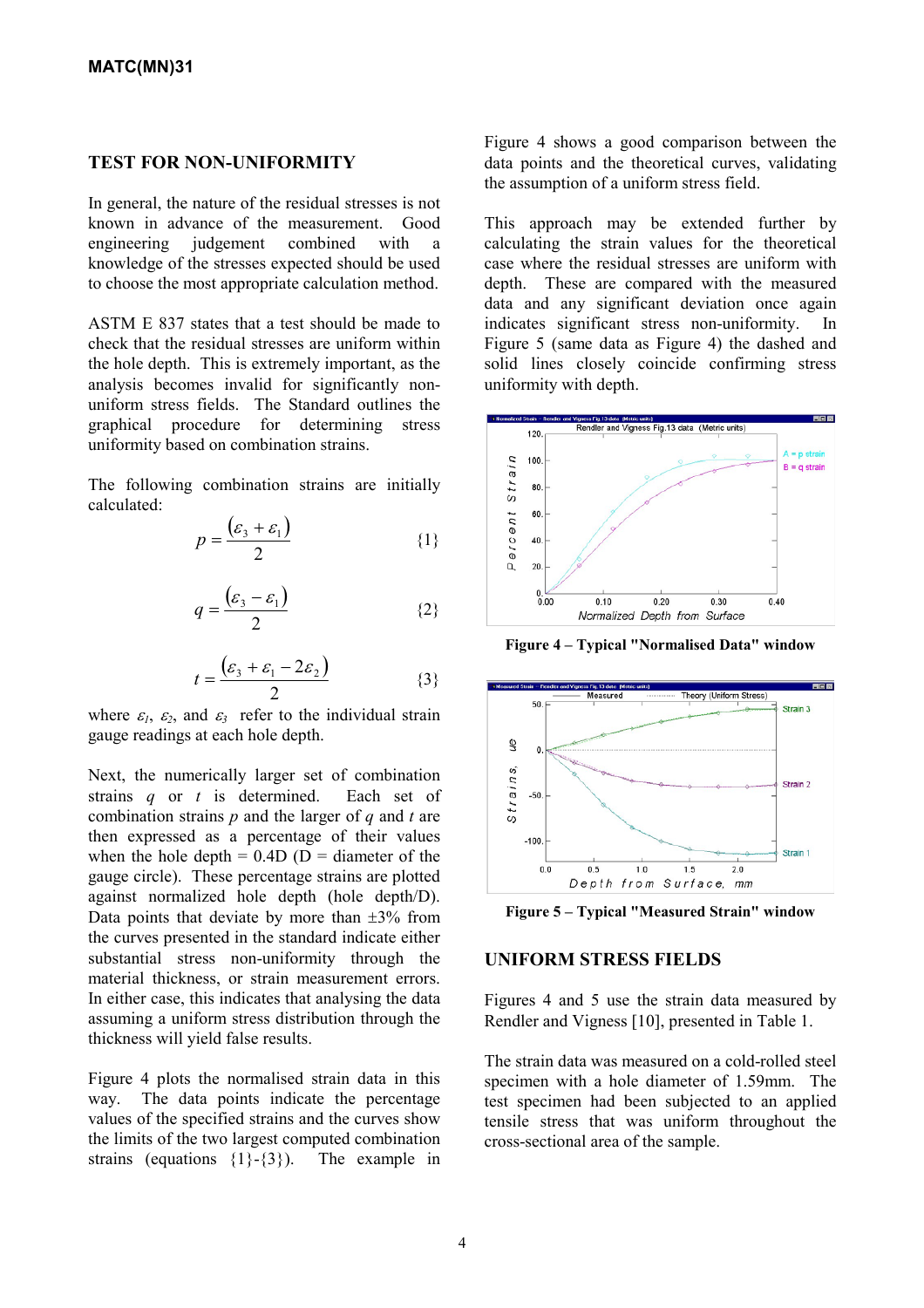It is clear from Figures 4 and 5 that the stress field satisfies the validity criteria, and so the use of the Uniform Stress Method is appropriate for this case. The maximum and minimum principal stresses can be calculated to be 105MPa and -5MPa respectively through the thickness. Stresses close to the surface have a much greater influence than those at greater depths. Thus, the displayed values mostly describe the stresses close to the surface, with only minor contributions from the interior stresses. Beyond a certain depth (typically equivalent to the hole diameter) the stresses have almost no effect on the relieved surface strains and can be ignored.

| Hole Depth (mm) | $\mu \varepsilon_1$ | $\mu \varepsilon_2$ | $\mu \varepsilon_3$ |
|-----------------|---------------------|---------------------|---------------------|
|                 |                     |                     |                     |
| 0.3             | $-26$               | $-14$               | 8                   |
| 0.599           | $-60$               | $-25$               | 17                  |
| 0.899           | $-85$               | $-34$               | 24                  |
| 1.199           | $-100$              | $-38$               | 31                  |
| 1.499           | $-109$              | $-40$               | 37                  |
| 1.798           | $-113$              | $-40$               | 41                  |
| 2.098           | $-114$              | $-40$               | 45                  |
| 2.398           | $-113$              | $-38$               | 45                  |

**Table 1 – Strain data as measured by Rendler and Vigness [10]** 

## **NON-UNIFORM STRESS FIELDS**

The aforementioned round robin exercise [3] examined the stress profile in a shot-peened spring steel. Shot-peening is a cold working process in which the material is bombarded with small spherical metal balls called shot (Figure 6). Each shot imparts a small indentation or dimple to the surface of the material, which overlap and develop a uniform layer of residual compressive stress at the surface. It is well known that cracks will not generally initiate or propagate in a compressively stressed zone and since nearly all fatigue and stress corrosion failures originate at the surface of a part, compressive stresses induced by shotpeening provide considerable increases in component life. The maximum compressive residual stress produced close to the surface of a shot-peened part can be at least one half the yield strength of the material itself. Many materials will also increase in surface hardness due to the cold working effect of shot-peening. This example is therefore an ideal case to consider the analysis of non-uniform stress fields, as the expected profile is a high compressive stress field in the surface balanced out by lower tensile stresses through the thickness of the material.



**Figure 6 – Shot-peening process**

The data to be examined was obtained by one of the Round Robin participants and was typical of the data generated. In this case, a UM-type strain gauge rosette (Figure 7) with a gauge circle diameter of 5.131mm was used. A hole diameter of 2.12mm was measured following testing. For the purpose of all subsequent calculations, the material was assumed to have a Young's modulus of 210 GPa and a Poisson's ratio of 0.3.

Table 2 shows the measured relieved strains obtained via incremental hole drilling down to a depth of 2 mm.

| <b>Hole Depth</b><br>(mm) | $\mu \varepsilon_1$ | $\mu \varepsilon_2$ | $\mu \varepsilon_3$ |
|---------------------------|---------------------|---------------------|---------------------|
| 0.1                       | 100                 | 113                 | 110                 |
| 0.2                       | 215                 | 239                 | 238                 |
| 0.3                       | 297                 | 332                 | 332                 |
| 0.4                       | 337                 | 380                 | 388                 |
| 0.5                       | 363                 | 409                 | 416                 |
| 0.6                       | 380                 | 430                 | 440                 |
| 0.7                       | 392                 | 444                 | 459                 |
| 0.8                       | 399                 | 454                 | 465                 |
| 0.9                       | 407                 | 462                 | 476                 |
| 1.0                       | 410                 | 468                 | 481                 |
| 1.1                       | 413                 | 472                 | 485                 |
| 1.2                       | 416                 | 474                 | 488                 |
| 1.4                       | 418                 | 478                 | 492                 |
| 1.6                       | 420                 | 481                 | 494                 |
| 1.8                       | 421                 | 483                 | 497                 |
| 2.0                       | 421                 | 484                 | 499                 |

**Table 2 – Incremental hole drilling strain data from a shot-peened spring steel [3]**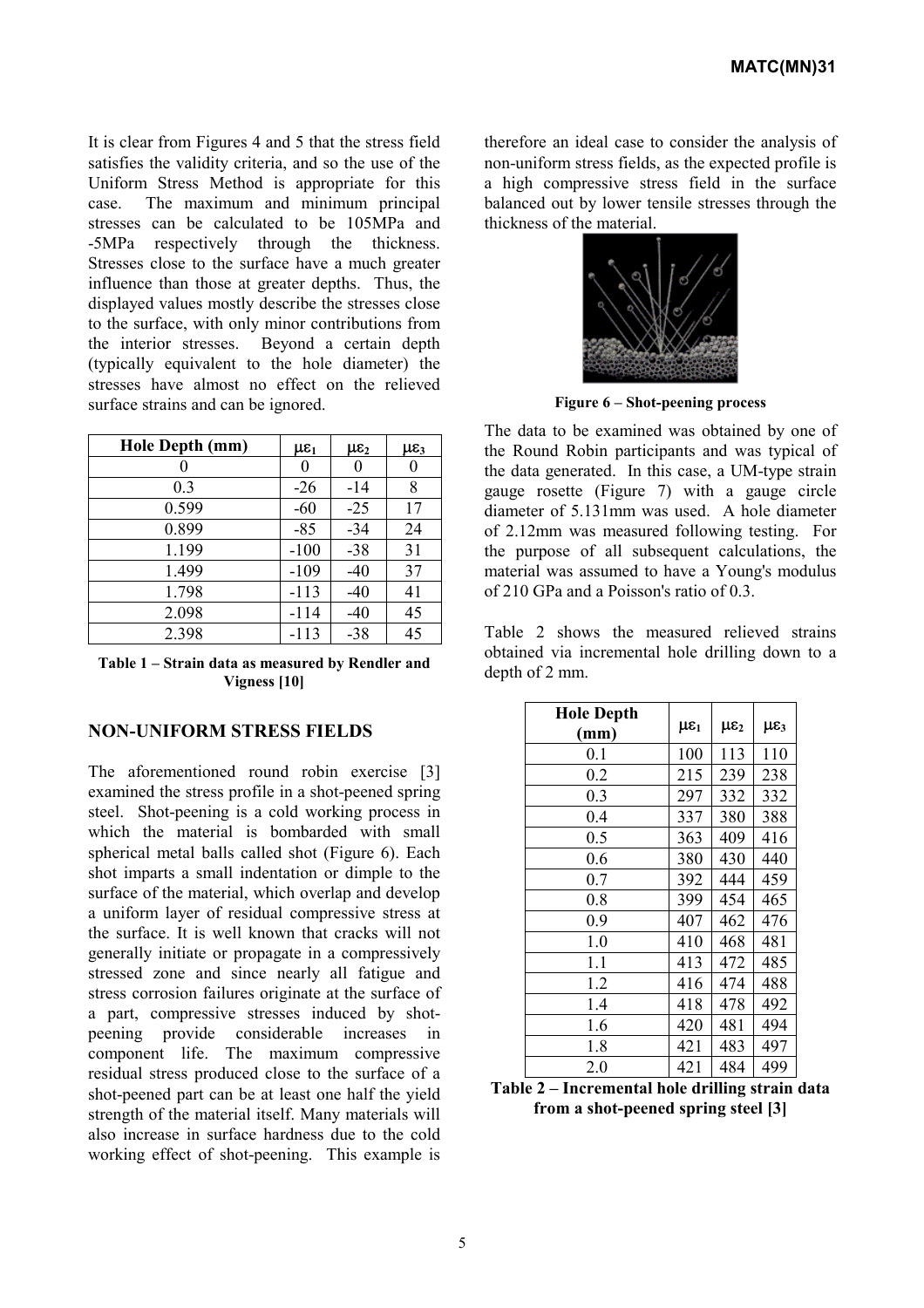

**Figure 7 – A UM-type strain gauge** 

Figures 8 and 9 present the measured and normalised strain data windows respectively from the analysis [5]. It is clear that in this case, the theoretical and measured values do not coincide and therefore the assumption of a uniform stress field is invalid.



**Figure 8 – Measured strain data vs. depth including theoretical strain values for a uniform stress field** 



**Figure 9 – Normalised (with depth) strain data for largest combination strain values** 

Although it has been shown that the assumption of a uniform stress field is incorrect, it is useful to examine the effect of analysing the data via the

four techniques described previously. Figure 10 plots the residual stress values for these four cases.



**Figure 10 – Residual stress plot for a non-uniform stress field comparing various analysis techniques**

#### *All four methods produce significantly different curves.*

It is well-known that shot-peening produces a highly compressive stress close to the surface of the material which is balanced by tensile forces into the depth. Clearly, this expected stress profile is only obtained via the integral method. The main conclusions from this figure are that

- The uniform stress approach is clearly not suitable.  $\bullet$
- $\bullet$ The equivalent uniform stress method does not predict a compressive stress at the surface of the material and it is only at about 0.1mm that the magnitude of the stress equals that of the integral plot. As the depth increases, the stresses become less compressive but never reach zero or tension. (Note that the stress level predicted by both the equivalent uniform stress method and the uniform stress method plateau at the same value  $(\sim -350MPa$  at  $\sim 1mm)$ ). Therefore, in the presence of significant stress gradients, the difference between the equivalent uniform stress and the actual stress increases with each depth increment.
- $\bullet$ The power series method indicates a compressive stress near the surface of the material, but predicts a linear stress field through the thickness. This means that at 1mm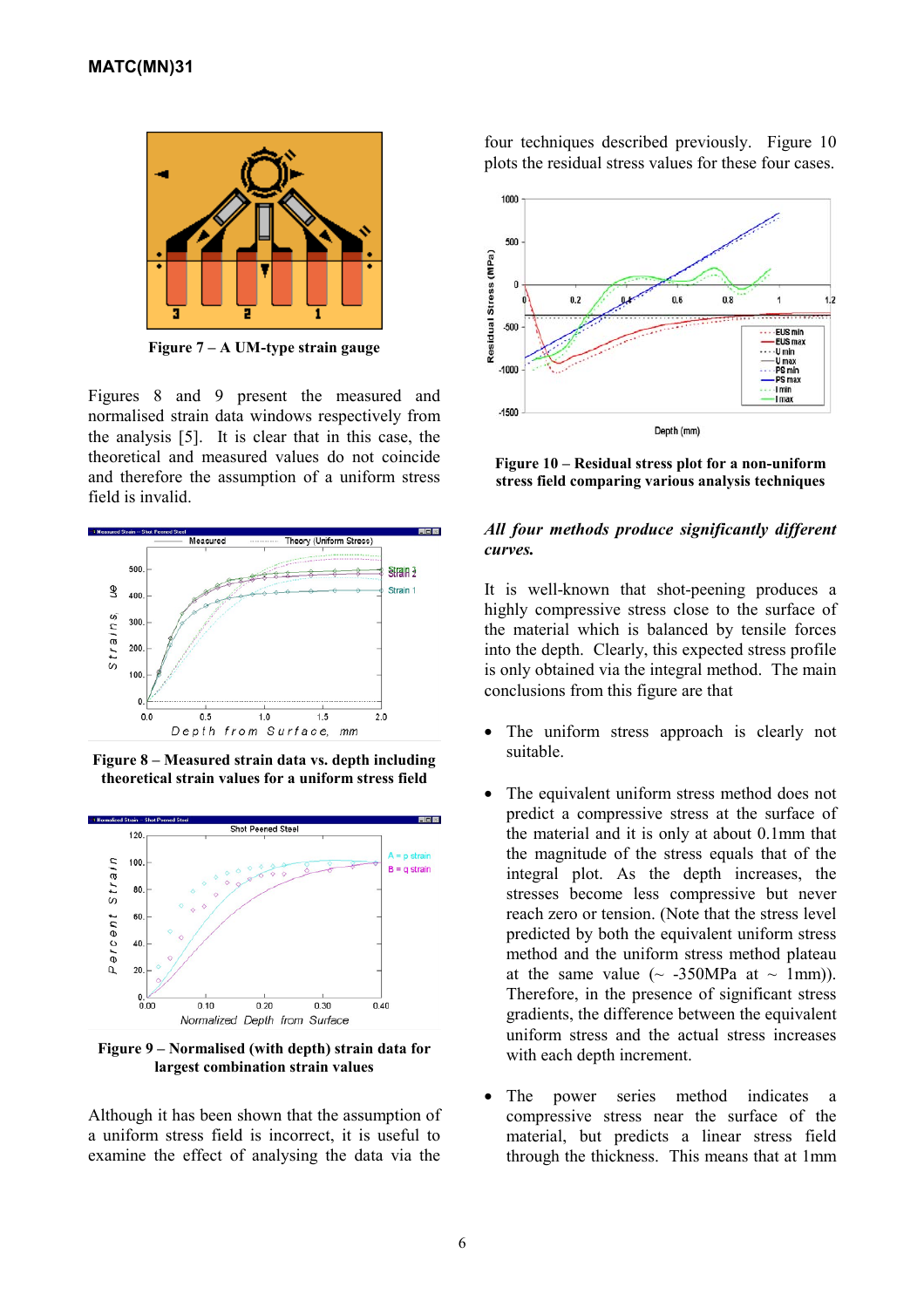depth, a value of ~800MPa is predicted. However, although extremely simplified, it does follow the trend of the integral plot.

• Only the integral method has the necessary accuracy to resolve the sign and magnitude of the principal stresses through the thickness of the material. The stresses are calculated to become tensile at about 0.35mm, which agrees well with the expected stress profile and with measurements made with other techniques [3]. The stress oscillations after this point are a feature of the sensitivity of the technique to experimental error  $-$  i.e. small changes in strain at increased depths have a more significant effect on the calculated stresses.

So why does each technique generate such variations in data? During the hole drilling process, removal of material from the first drilling increment results in surface strains (at the gauge) that relate directly to the residual stresses relieved at the hole boundary within that increment. Removal of material from the second increment produces two effects. Firstly, the stiffness of the structure is changed such that there is further relief of stresses within the layer of material corresponding to the first increment, producing a strain change at the gauge. Secondly, stresses relieved at the hole boundary of the second increment produce an additional strain change at the gauge. Thus, even if the second increment contains no residual stress, any stress within the first increment will produce a change in strain at the gauge as the second increment is drilled.

Accordingly, different sets of coefficients are required to relate surface strain changes to residual stresses for each of the stress depth and hole depth combinations. Only the integral method takes into account these changes, using a different set of coefficients for each increment to achieve accurate measurement of non-uniform residual stress profiles.

Figure 11 presents three sets of shot-peened steel strain data from the NPL round robin study [3], originally analysed via the EUS method and subsequently re-analysed using the Integral method (each pair of identically coloured plots represent  $\sigma_{min}$  and  $\sigma_{max}$  for each set of incremental strains). The technique discrepancies are clear and only the Integral reanalysis obtains the expected profiles.



**Figure 11 – Shot-peened steel residual stress data analysed via EUS and Integral methods**

## **CONCLUSIONS**

In order to obtain accurate residual stress measurements for hole drilling, it is imperative that an assessment is initially made of the nature of the stress field and secondly, the appropriate analysis technique applied. Users who continue to use the equivalent uniform stress method will obtain inaccurate residual stress measurements when examining non-uniform stress fields.

#### **REFERENCES**

- [1] MATHAR, J., Determination of Initial Stresses by Measuring the Deformation Around Drilled Holes, *Trans., ASME* **56** (4), pp. 249-254, 1934
- [2] ASTM E 837-01, Standard Test Method for Determining Residual Stresses by the Hole drilling Strain-Gauge Method, 2001
- [3] LORD, J.D., FRY, A.T and GRANT, P.V., A UK Residual Stress Intercomparison exercise – An Examination of the XRD and Hole Drilling Techniques, NPL Report MATC (A)98, May 2002